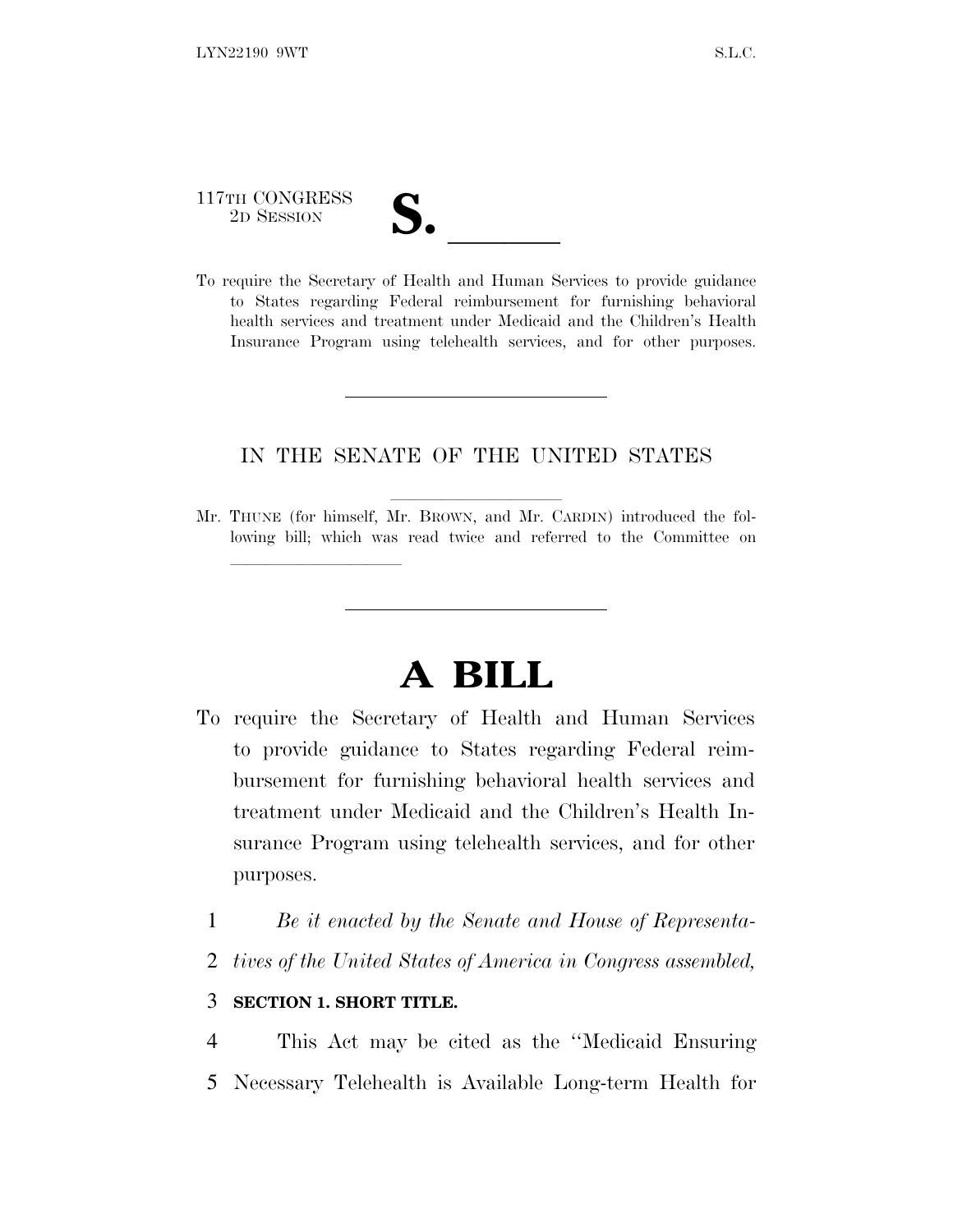Kids and Underserved Act'' or the ''MENTAL Health for Kids and Underserved Act''.

## **SEC. 2. GUIDANCE TO STATES ON FURNISHING BEHAV- IORAL HEALTH SERVICES VIA TELEHEALTH UNDER MEDICAID AND CHIP.**

 Not later than 1 year after the date of enactment of this Act, the Secretary of Health and Human Services, acting through the Administrator of the Centers for Medi- care & Medicaid Services, shall issue guidance to States on the following:

 (1) State options for Federal reimbursement of expenditures under Medicaid and the Children's Health Insurance Program for furnishing clinically appropriate services and treatment for behavioral health needs, including assessment, counseling, and medication management, using telehealth services. Such options shall include, to the extent appropriate, options for States to receive Federal reimbursement for such expenditures without the need for approval of a State plan amendment or waiver. Such guidance shall also include guidance on furnishing services and treatments that address the needs of high-risk individuals, including racial and ethnic minorities, such as American Indians and Alaska Natives.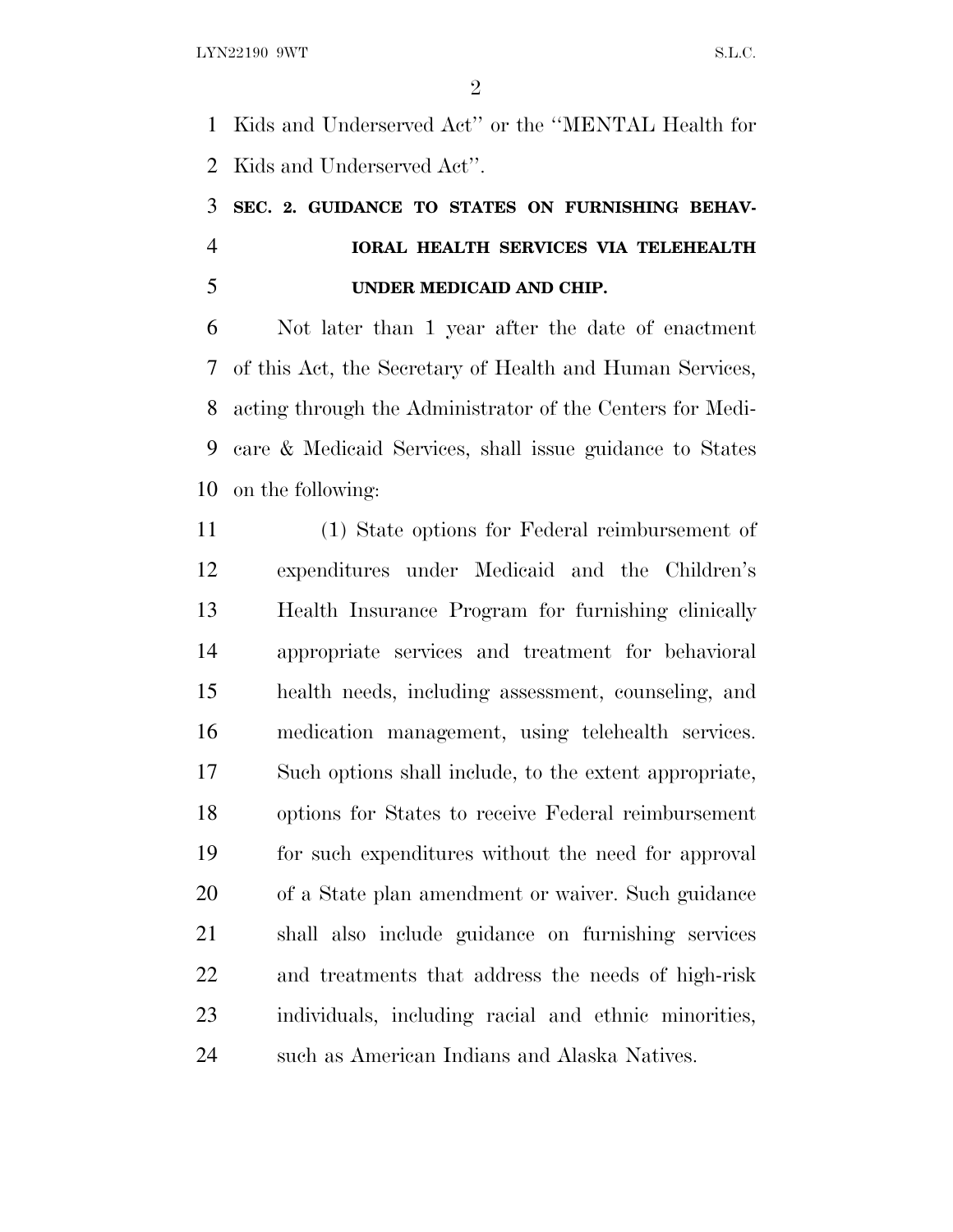(2) State options for Federal reimbursement of expenditures under Medicaid and the Children's Health Insurance Program for furnishing clinically appropriate behavioral health services and treatment to school-aged youth and teens enrolled in Medicaid or the Children's Health Insurance Program using telehealth services. Such options shall include, to the extent appropriate, options for States to receive Fed- eral reimbursement for such expenditures without the need for approval of a State plan amendment or waiver.

 (3) Best practices for integrating clinically ap- propriate behavioral health provided via telehealth services covered by a State plan for medical assist- ance under title XIX of the Social Security Act (or a waiver of such a plan) or a State plan for child health assistance under title XXI of such Act (or a waiver of such a plan) into school-based settings, in- cluding full-service community schools. Such best practices shall include resources and information specifically for educators and other school-based staff on how to recognize signs of distress in high- risk students and make appropriate referrals for school-based behavioral health services.